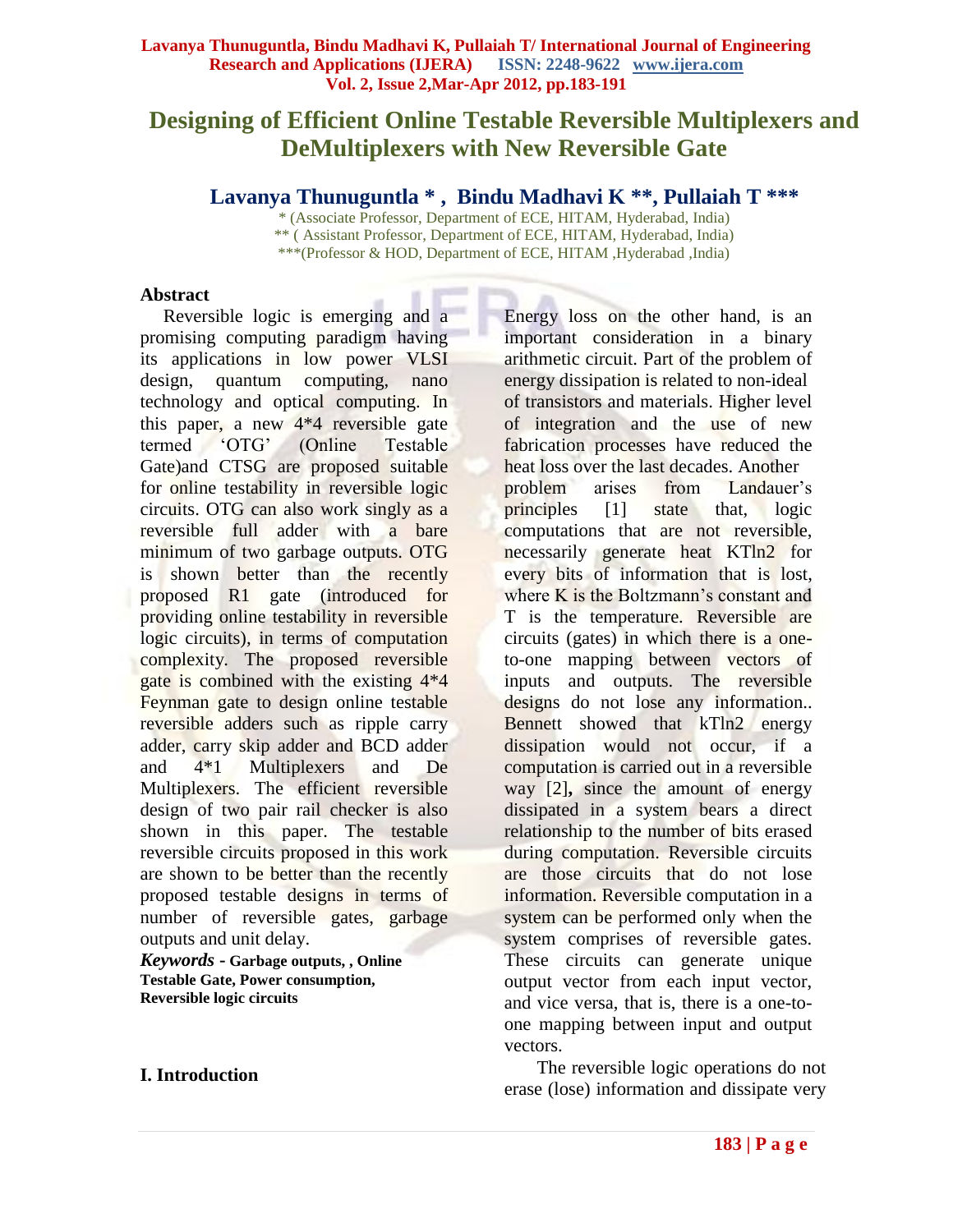less heat. Thus, reversible logic is likely to be in demand in high speed power aware circuits. Reversible circuits are of high interest in low power VLSI design, optical computing, quantum computing and nanotechnology. The most prominent application of reversible logic lies in quantum computers as they must be built from reversible logic components. In reversible logic, testing can be one of the major problems, as the levels of logic are significantly higher than the standard logic [3,4]. Moreover, the major goal in reversible logic design is to minimize the number of reversible gates used and garbage outputs produced (Garbage output refers to the output that is not used as a primary output or as an input to other gate). In this project, the focus is on the proposal of a new 4\*4 reversible gate termed "OTG" (Online Testable Gate), and its use in designing efficient online testable reversible adder circuits. The OTG can work singly as a reversible full adder .The used OTG gate is combined with  $4*4$  FEYNMAN gate [5,6] to provide the online testability feature. The testable 1-bit reversible full adder designed using the used reversible OTG gate, is shown to be better than the recently used testable full adder used in terms of number of reversible gates, garbage outputs and unit delay. The efficient reversible design of two pair two rail checker is also presented, better than the existing one in literature. The used OTG gate is used to design online testable reversible adders such as ripple carry adder, carry skip adder and BCD adder. The testable reversible BCD adder is presented first time in literature. Noted that the used work concentrates on design of online testable reversible circuits rather than the fault tolerant one [7,8]. The used online testable reversible adder designs are proved to be better (efficient) than the recently used testable designs, in terms of number of reversible gates,

garbage outputs and unit delay. The online testable reversible circuits used and designed in this work will form the basis for a testable primitive reversible/quantum ALU. In this project, we propose a novel 4\*4 reversible gate termed "OTG" (Online Testable gate) suitable for providing online testability in reversible logic circuits. OTG can work singly as a reversible full adder with bare minimum of two garbage outputs.

 Figure 1.1 shows the used OTG gate. OTG can also implement all Boolean functions. Figure 1.3 shows the implementation of OTG gate for realizing NAND function. Since, NAND is a universal gate any Boolean function can be realized with OTG gate. The used OTG gate is more efficient in computation complexity, compared to recently used  $4*4$  'R1' gate [9,10] (R1) gate is shown in Fig.12. and was used for introducing online testability in reversible logic circuits). Figure 2.b shows the working of OTG as a reversible full adder with bare minimum of two garbage outputs (at least two garbage outputs will be required to realize a reversible full adder).

# **1.1 Used New Gate**

 In this project, we propose a novel 4\*4 reversible gate termed "OTG" (Online Testable gate) and CTSG which are suitable for providing online testability in reversible logic circuits.



**FIGURE 1.1 OTG GATE**

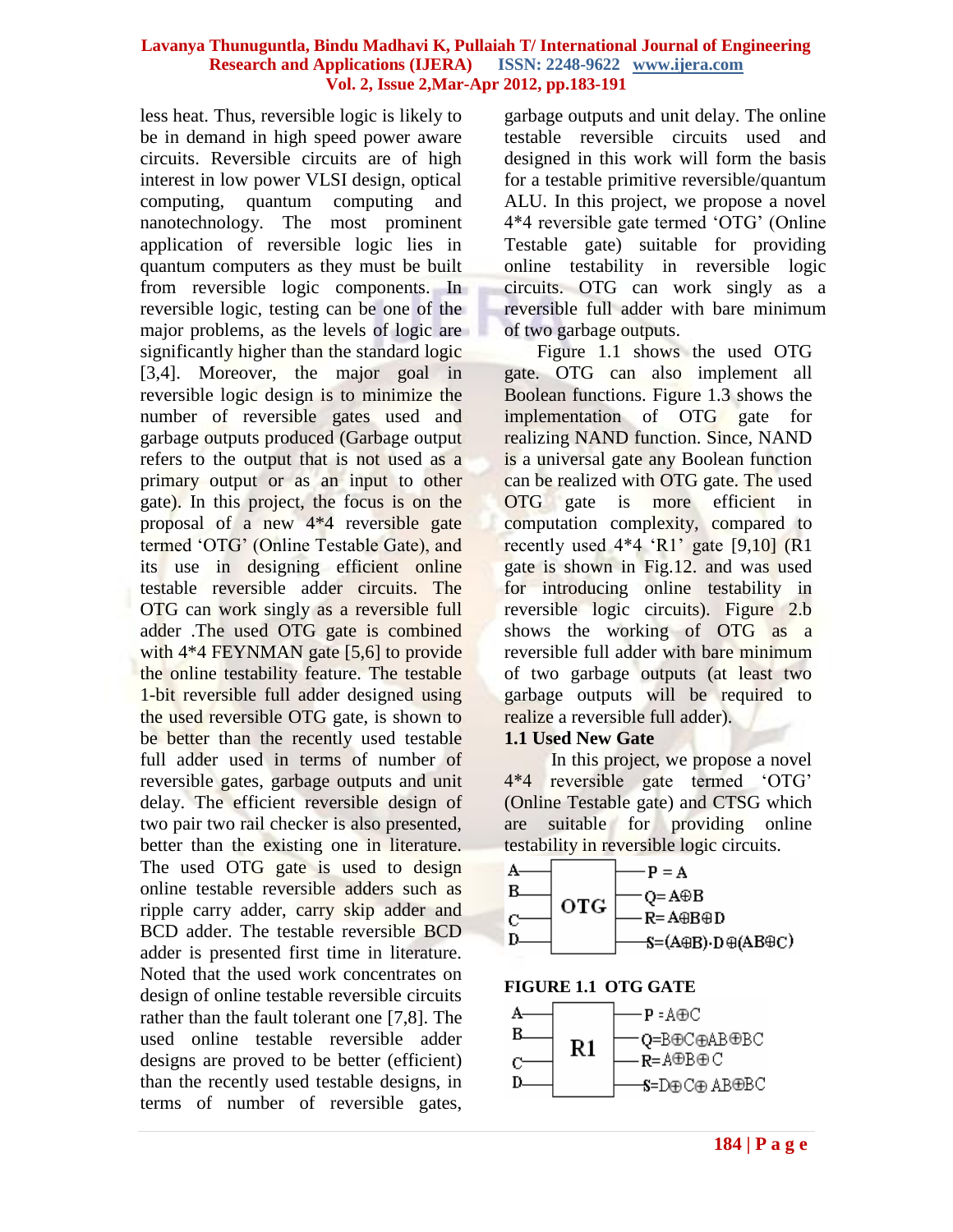#### **FIGURE 1.2 A R1 GATE**



**1.3 OTG GATE AS A NAND FUNCTION**

OTG can work singly as a reversible full adder with bare minimum of two garbage outputs. A reversible gate has an equal number of inputs and outputs. Generally, with *n* inputs, there exist (2*n*)! reversible gates. The well-known  $2\times2$  Feynman gate operates as a controlled NOT (CNOT). If the control input of CNOT is set to  $0$ , the gate acts as a BUFFER gate; else, it acts as a NOT gate. The Feynman gate can be used as fanout gate to copy a signal. If the *B*  input in Fig. 3a is set to '0' then two outputs of the Feynman gate are *A*. Toffoli and Fredkin gates are 3×3 reversible gates. Each of these gates is universal, i.e. any logical reversible circuit can be implemented using these gates.



**FIGURE 1.4 4\*4 FEYNMAN GATE**



**FIGURE 1.5 COMBINATION OF FEYNMAN AND OTG FOR ONLINE TESTABILITY**



 **FIGURE 1.6 A COMBINATION OF FEYNMAN AND OTG TERMED 'CTSG'**

 Figure 1.6 shows the realization of the used CTSG block as an online testable reversible full adder with the complementary R & W outputs (input  $E=0$  in this case).



#### **FIGURE 1.7 CTSG AS A REVERSIBLE FULL ADDER WITH ONLINE TESTABILITY**

### **1.2 Design of Online Testable Reversible Adders**

The used CTSG block (OTG and FEYNMAN gate) is used to design efficient online testable reversible arithmetic adders. The online testable reversible adders designed in this work are ripple carry adder, carry skip, and BCD adder and Multiplexer and De Multiplexers.

### **1.2.1 Reversible Design of Ripple Carry Adder using CTSG**

 The full adder is the basic building block in a ripple carry adder. The reversible online testable ripple carry adder can be designed by cascading the one bit testable reversible full adder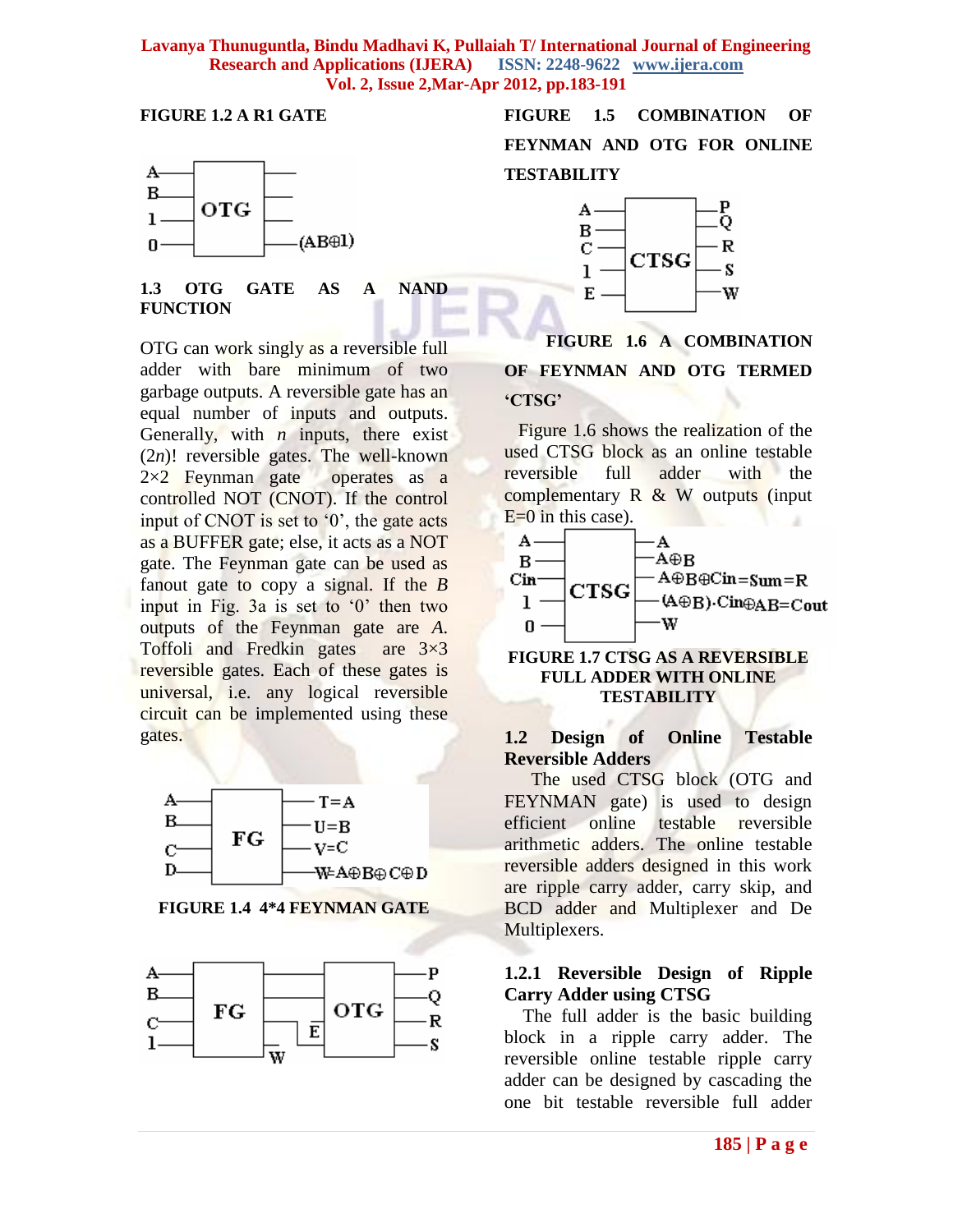designed from CTSG block as shown in 1.7. Thus, we are able to achieve the improvement ratio of 8, 1.5 and 8 in terms of number of reversible gates, garbage outputs and unit delay, respectively.



# **FIGURE 1.7 ONLINE TESTABLE REVERSIBLE RIPPLE CARRY ADDER**

# **II. The VHDL Approach to Design**

A number of concepts that were presented during the explanation of the design trajectory in the previous section, are clearly recognizable in VHDL. The most important of these are behavior versus structure and Hierarchy and abstraction. A behavioral description of a hardware building block, regardless of whether the block covers the overall design or only a part, strictly documents the relation between the input and output signals. It does not say anything about the division of the block into subblocks. If such a division exists, then we have a structural description. You should note that a structural description not only specifies the subblocks that make up the block, but also the exact interface between the various blocks. In other words, when there is a division into subblocks, a description is needed of the various input and output signals of each block, as well as of how the signal interaction between the different blocks is effected.

Hierarchy and abstraction,the subblocks making up a block that has a structural description, can on their turn

have their own structural description. This could go on recursively until we finally come to the elementary or atomic building blocks of the design. In this lab course, for example, these blocks are the elements from the cell library. Under different circumstances the individual transistors might be the elementary building blocks. The recursive division of the building blocks results in a hierarchical description of the design. A concept that is related to hierarchy is abstraction. At a given level in the hierarchy, not all details of the underlying levels are important. By eliminating those details, abstraction enables us to refer to the calculations at a specific level in a meaningful way. It might be useful, for example, to express a calculation at a certain abstraction level in integers, while at a lower level the same calculation might be described in terms of the bits in the binary representation of those numbers.

Top-down design is a design methodology starts with a behavioral description of the overall system to be designed. The system is then subdivided into a number of subblocks. This is called decomposition.

 The advantage of using VHDL or another hardware description language in a top- down design methodology is that each decomposition step can be verified immediately. This is done by simulating the description before and after decomposition using the same input signals. This approach is used as much as possible during this lab course.

It should be noted that, while simulation is a common and useful tool to verify designs, it does not provide any guarantee of correctness. That is because the number of possible combinations of input patterns for circuits is hardly manageable (except for small and trivial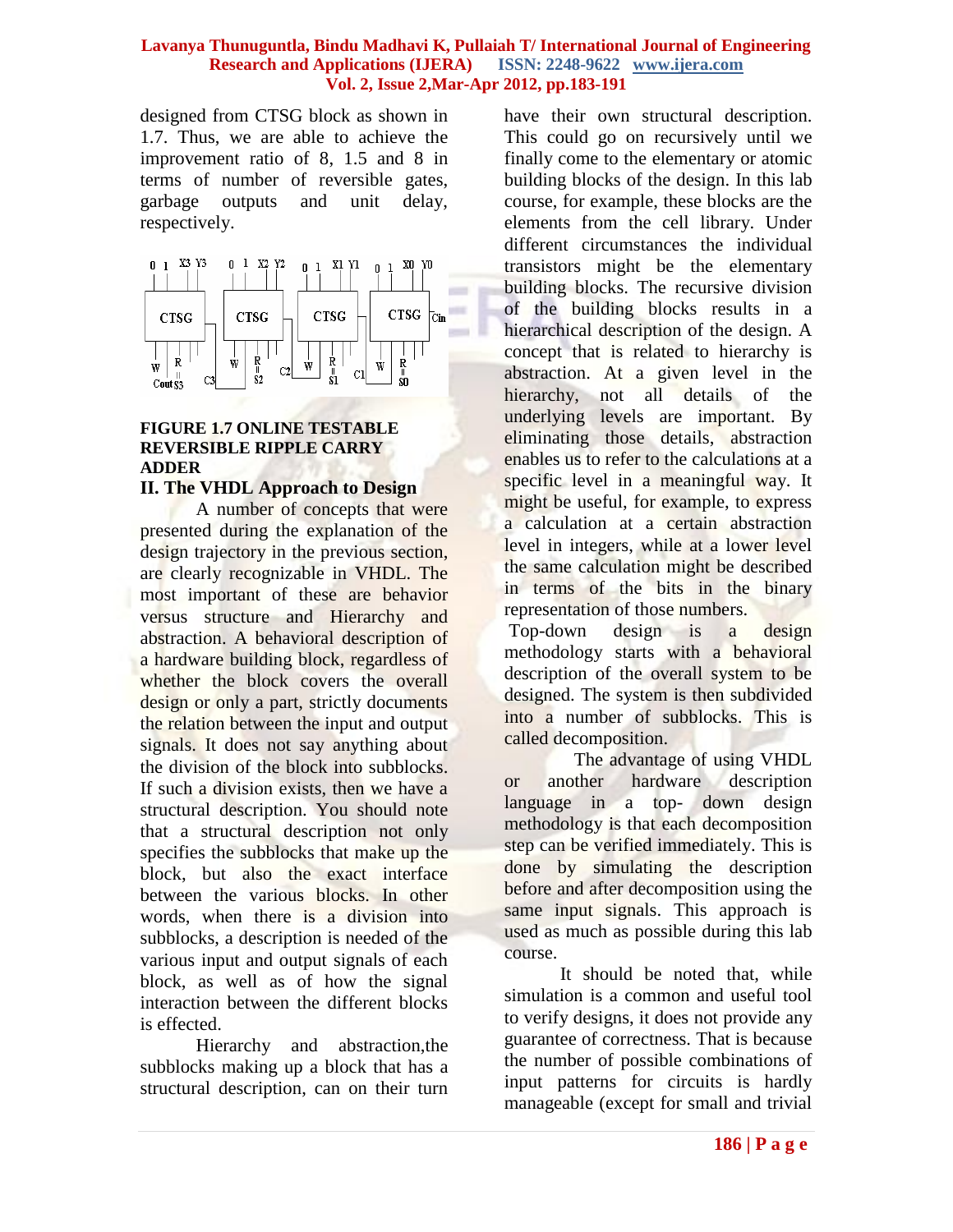circuits). An alternative for verification through simulation is formal verification. This proves mathematically that decomposition step preserves the behavior of the circuit. Formal verification is not covered further in the course as this is not applied much in practice (only a few CAD tools). Until now it was assumed that a decomposition step would be performed directly by the designer. It can also be done, however, using CAD tools.

# **III. Design of Online Testable Multiplexer and De Multiplexer 3.1 Design of a 4 in To 1 Multiplexer**

 A Multiplexer is a combinational circuit that is given a certain number (usually a power of two) data inputs, let us say  $2^n$ , and n address inputs used as a binary number to select one of the data inputs. The Multiplexer has a single output, which has the same value as the selected data input. In other words, the Multiplexer works like the input selector of a home music system. Only one input is selected at a time, and the selected input is transmitted to the single output. While on the music system, the selection of the input is made manually, the Multiplexer chooses its input based on a binary number, the address input. The truth table for a Multiplexer and the corresponding logic diagram were shown below.

| <b>INPUTS   SELECT</b> | <b>LINES</b> | OUTPUT |
|------------------------|--------------|--------|
|                        |              |        |

|             | 0 | $\boldsymbol{0}$ | A           |
|-------------|---|------------------|-------------|
| $\bf{B}$    | 0 | 1                | $\bf{B}$    |
|             |   | $\boldsymbol{0}$ | $\mathsf C$ |
| $\mathbf C$ |   | 1                | D           |
| Ð           |   |                  |             |

# **TABLE.1 TRUTH TABLE FOR A 4 IN TO 1 MULTIPLEXER**

The truth table for a Multiplexer is huge for all but the smallest values of n. We therefore use an abbreviated version of the truth table in which some inputs are replaced by '-' to indicate that the input value does not matter.

 A 4\*1 Multiplexer has basically 4 input lines one output line and 2 select lines. Basing on the select line inputs



one of the input is passed to the output.

# **Fig 3.1 Rtl Schematic For 4\*1 Multiplexer Design Using Ctsg Gate**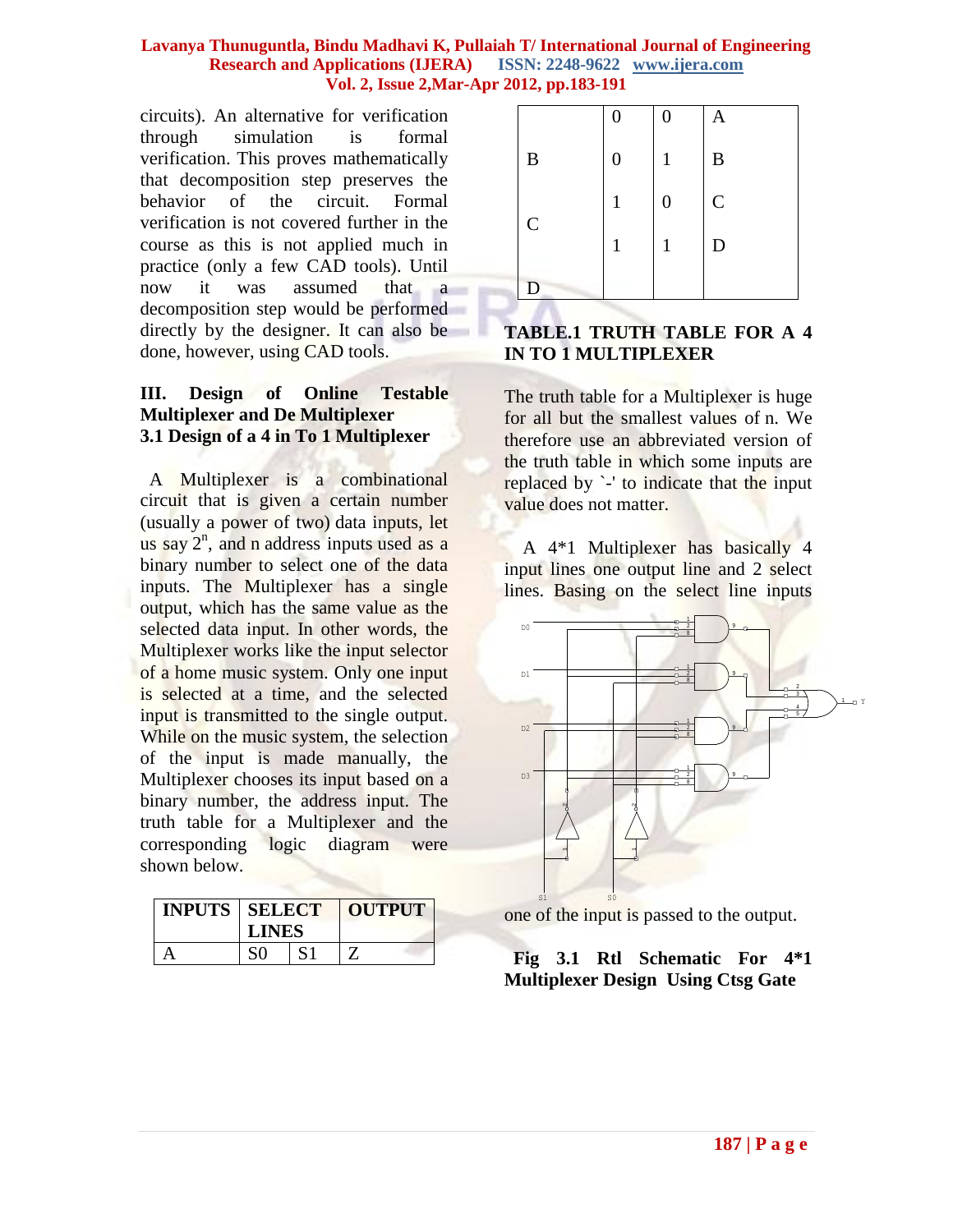

 **Figure 3.2 LOGIC DIAGRAM FOR A 4 IN TO 1 MULTIPLEXER** The design of a 4 in to 1 Multiplexer can be well defined also using the suggested online testable gate. Using the truth table of the CTSG gate and also the inputs and outputs of the CTSG gate, we can design a 4 \* 1 mux very easily in a simple behavioral vhdl model. As we are going to use CTSG gate in the implementation of the mux , the online testable feature of the CTSG gate also imparts to the mux design. So finally a online testable Multiplexer is also designed.

| <b>INPUTS</b>  | <b>SELECT</b><br><b>LINES</b>    |  | <b>OUTPUT</b> |  |
|----------------|----------------------------------|--|---------------|--|
|                | S <sub>2</sub><br>S <sub>1</sub> |  | Z             |  |
|                |                                  |  |               |  |
| A              |                                  |  | A             |  |
| $\frac{B}{C}$  |                                  |  | B             |  |
|                |                                  |  | $\bar{C}$     |  |
| $\overline{E}$ |                                  |  | E             |  |
|                |                                  |  |               |  |

**TABLE.3 Truth Table For 4\*1 Multiplexer**

#### **3.2 Design of an Online Testable 1 To 4 Demultiplexer**

 The Demultiplexer is the inverse of the Multiplexer, in that it takes a single data input and n address inputs. It has  $2^n$  outputs.

|      |                | Address        | Outputs        |                |                |       |
|------|----------------|----------------|----------------|----------------|----------------|-------|
| Data | $S_1$          | $S_0$          | $Y_0$          | $Y_1$          | $Y_2$          | $Y_3$ |
| D    | $\overline{0}$ | $\overline{0}$ | D              | $\overline{0}$ | $\overline{0}$ | 0     |
| D    | $\overline{0}$ | 1              | $\overline{0}$ | D              | 0              | 0     |
| D    | 1              | $\overline{0}$ | $\overline{0}$ | 0              | D              | 0     |
| D    | 1              | 1              | $\overline{0}$ | 0              | 0              | D     |

# **TABLE.4 TRUTH TABLE FOR A DEMULTIPLEXER**

The address input determine which data output is going to have the same value as the data input. The other data outputs will have the value 0.

 A Demultiplexer (DMUX) is a device which essentially performs the opposite operation to the MUX. That is, it functions as an electronic switch (/data distributor) to route an incoming data signal to one of several outputs. Figure shows the logic symbol for the 1-line-to-4-line Demultiplexer circuit and Table list the associated Truth table. The implementation is then shown in Figure. The conventional Demultiplexer 1:4 logic diagram and its truth table were shown below. Here data is the input to the Demultiplexer, s1 and s0 are the select lines,  $y0$ ,  $y1$ ,  $y2$ ,  $y3$  are the output lines.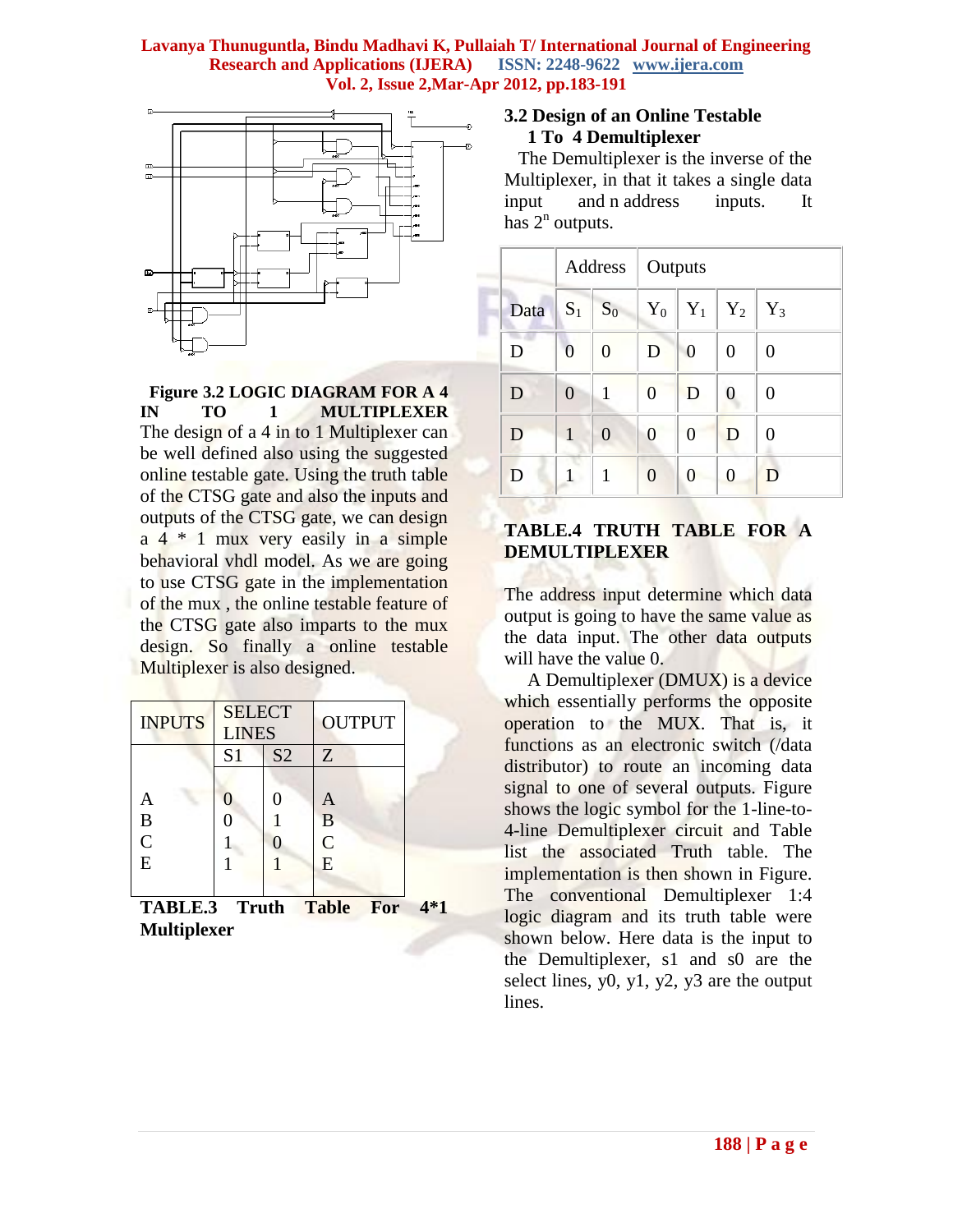

# **FIGURE 3.3 LOGIC DIAGRAM FOR A 1 TO 4 DEMULTIPLEXER**

The design of a  $1*4$  Demultiplexer can be well defined also using the suggested online testable gate. Using the truth table of the CTSG gate and also the inputs and outputs of the CTSG gate, we can design a 1 \* 4 demux very easily in a simple behavioral vhdl model.

As we are going to use CTSG gate in the implementation of the demux , the online testable feature of the CTSG gate also imparts to the demux design. So finally a online testable Demultiplexer is also designed using the CTSG gate.





 **IV. Conclusion**

| <b>PARAMETER</b>                     | <b>RCA</b> | <b>CSA</b> | <b>BCD</b> | <b>MUX</b> | <b>DEMUX</b> |
|--------------------------------------|------------|------------|------------|------------|--------------|
| <b>POWER</b><br>CONSUMPTION(mw)      | 50         | 50         | 50         | 92         | 92           |
| <b>MEMORY</b><br><b>OCCUPIED(KB)</b> | 100652     | 100652     | 100652     | 99628      | 99628        |
| COMBINATIONAL<br>TIME DELAY (ns)     | 12.38      | 12.40      | 13.764     | 8.137      | 7.85         |

**TABLE 5 Discussion of Paremeters**

Here RCA refers to Ripple Carry Adder. CSA refers to Carry Skip Adder. BCD refers to BCD Adder. MUX refers to  $4*1$  multiplexer. DEMUX refers to 1<sup>\*4</sup> de multiplexer. The focus of this paper is towards the efficient design of online testable multiplexers and demultiplexers using a novel online testable reversible gate

CTSG. The proposed gate is shown better than the existing testable reversible gate in terms of computation complexity. The proposed online testable reversible adders are demonstrated efficient in terms of number of reversible gates, garbage outputs and unit delay, compared to recently proposed work. Design of online testable reversible BCD adder is addressed first time in literature. The online testable reversible OTG gate and adders proposed in this paper will form the basic building block of testable quantum/reversible system. At present the work done using OTG gate was limited upto the design of fast adders, Multiplexer and de Multiplexer. In future, the work can be extended upto the design of an ALU which is also online testable. The power dissipation, power utilization, unit time delay and others can be optimized to a level so that this can replace the conventional ALU used in present days.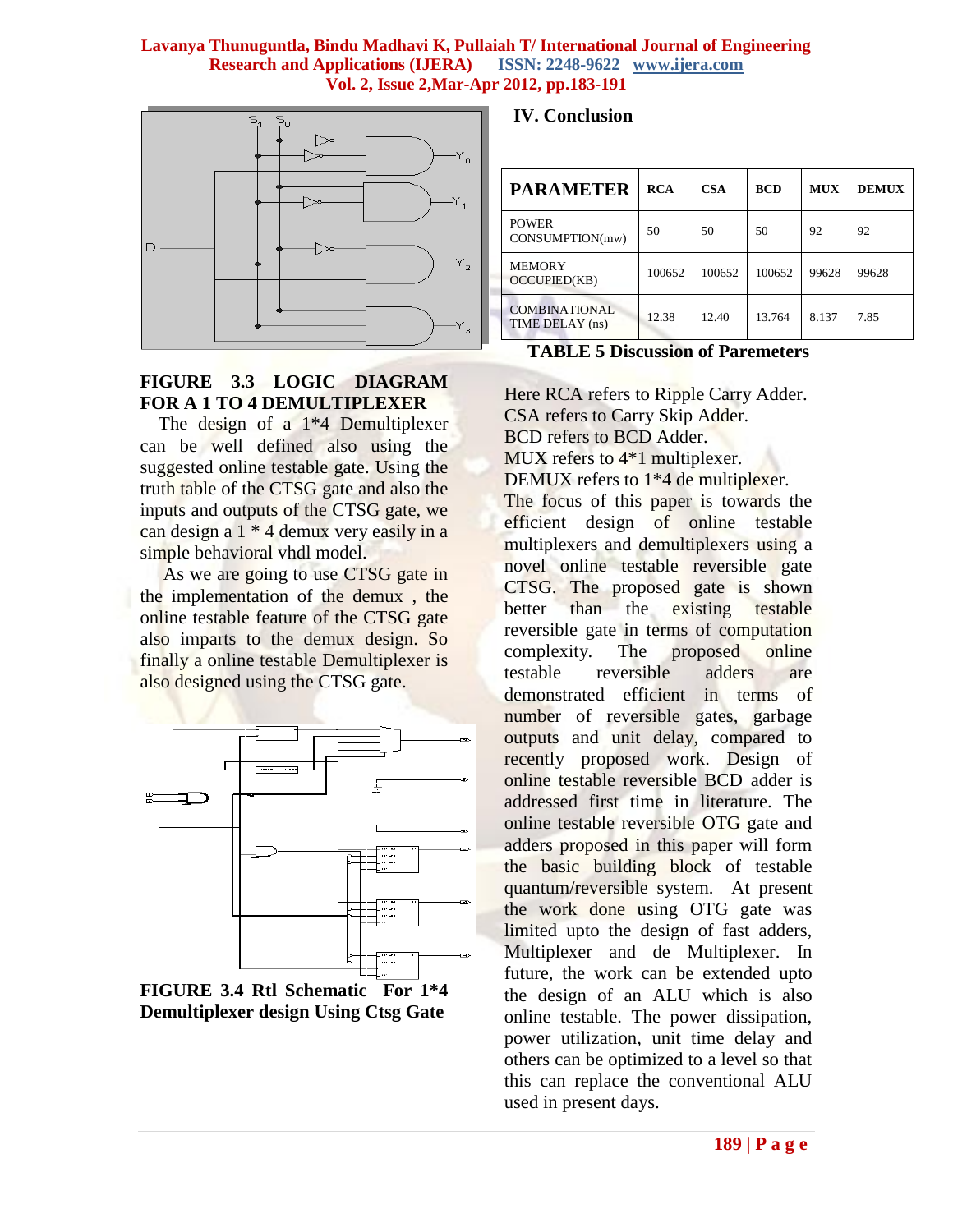# **REFERENCES**

- [1] Landauer, R., 1961. Irreversibility and heat generation in the computingprocess. IBM J. Res. Develop., 5: 183-191.
- [2] C.H. Bennett , "Logical Reversibility of Computation", *IBM J.Research and Development*, 17, 525 (1973).
- [3] D.P. Vasudevan, P.K. Lala and J.P. Parkerson, "Online Testable Reversible Logic Circuit Design using NAND Blocks" *, Proc,Symposium on Defect and Fault Tolerance*, October 2004, pp-324-331.
- [4] D. P. Vasudevan, P. K. Lala, J. P Parkerson, "Reversible-Logic Design With Online Testability", *IEEE Transactions onInstrumentation and Measurement*, VOL. 55, NO. 2, pp. 406-414, APRIL 2006.
- [5] E. Fredkin, T Toffoli, "Conservative" Logic", *International Journal of Theor. Physics*, vol. 21, nos. 3-4, pp. 219-253, 1982.
- [6] T. Toffoli., "Reversible Computing", *Tech memo MIT/LCS/TM-151*,MIT Lab for Computer Science (1980).
- [7] K. N. Patel, J. P. Hayes, and I. L. Markov, ``Fault Testing for Reversible Circuits'' , *IEEE Trans. on CAD, 23(8)*, pp. 1220- 1230,August 2004.
- [8] P.O. Boykin and V.P. Roychowdhury, "Reversible faulttolerant logic" *Proceedings International Conference on Dependable Systems and Networks, 2005 ( DSN 2005),* 28 June-1 July 2005, pp.444-453.
- [9] D.P. Vasudevan , P.K. Lala and J.P. Parkerson, "Online Testable Reversible Logic Circuit Design using NAND Blocks" *, Proc,Symposium on Defect and Fault Tolerance*, October 2004, pp-324-331.

[10] D. P. Vasudevan, P. K. Lala, J. P Parkerson, "Reversible-Logic Design With Online Testability", *IEEE Transactions on Instrumentation and Measurement*, VOL. 55, NO. 2, pp. 406-414, APRIL 2006.



**Ms Lavanya** 

**Thunuguntla** has 6 years of Teaching experience and presently working as an Associate Professor in the Department of ECE in Hyderabad Institute of Technology and Management (HITAM), Hyderabad, AP(India).She received her B.Sc degree in Computer Science from Acharya Nagarjuna University in 2002, M.Sc degree in Physics from University of Hyderabad, Hyderabad in 2004 and M.Tech from Indian Institute of Technology (IIT) Kharagpur in 2007. She has Professional Membership in IEEE. She has various journal publications in International journals in the field of Nano Technology etc. She has guided several M.Tech and B.Tech projects. She has strong motivation towards research in the fields of Nano Technology, Microwave and Optical & Analog Communications ,VLSI system design etc.